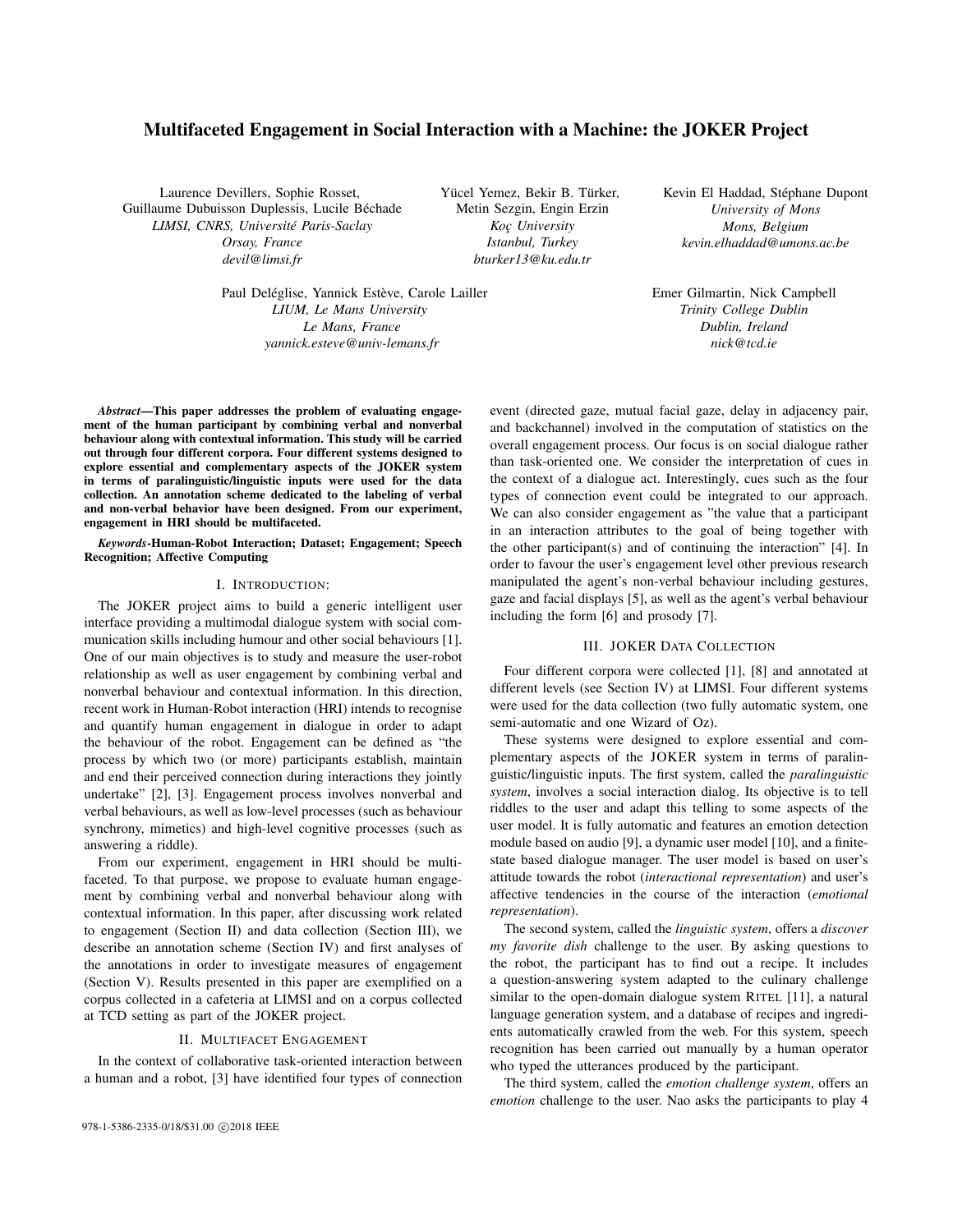emotions : joy, anger, sadness and neutra state.

The fourth system is a *Wizard of Oz* that is based on a graphic user interface remotely controlled by a human operator. A predefined dialog tree specifies the text utterances, gestures and laughter that can be selected by the human operator to be executed by Nao. At each node, the operator chooses the next node of dialogue to visit according to the human dialogue participant's reaction.

Table I contains an example of the data collected with each of those systems.

Thirty-seven participants (62% male, 38% female) were recorded. Each of them interact with all the systems. The average age of the participants is 35.1 (standard deviation: 11.97; min: 21; max: 62). All were volunteers working at the LIMSI laboratory, and French speaking. The total duration of the data recorded with each of the systems is shown in Table III.

## IV. CORPUS ANNOTATION PROCEDURE

We define an annotation scheme dedicated to the labeling of verbal and non-verbal behavior produced by the human participant while interacting with the robot. The annotation scheme can be divided into the dimensions of: neutral, discourse, emotional and multimodale. The neutral dimension annotate a relative neutral "position" for a given participant, to have a capture of the human without emotions nor engagement. The discourse dimension contains the annotation of contextual reactions of participant to the task (EventAct) and the annotation of dialogue act adapted from [12](DAct). The emotional dimension is annotated with classic aspects coming from speech-based emotion detection systems [10]: activation behavior (EmotionAct); emotion labels (FeelingAct) and mental states (FeelingAct). Finally, the multimodal dimension contains annotation of laughter (LaughAct), backchannels (BackchannelsAct), mouth movements of smiling (MouthAct), head gestures (HeadAct) and the contextual reactions of participants to the robot's humor (HumorAct). All these labels can be verbal or nonverbal. Humor labels describe the contextual human response to a humorous intervention from the robot viewed as the second part of an adjencency pair of humorous act and humor response [8]. Laugh labels describe the intention disseminated by the participant laugh. Backchannels can be verbal or non-verbal expressions such as nodding, gazing or minimal responses, reactive tokens and continuers [13]. The ELAN annotation tool<sup>1</sup> was used as it allows for complex and multilayer annotation for video and audio data. The annotation schema is multi-layers. The different layers concern discourse and multimodality. In total thirteen layers are defined, all of them having a controlled vocabulary. Table III describes the annotation schema.

#### V. ENGAGEMENT ANALYSIS

# *A. Statistics*

For each of the 13 layers, the annotation procedure gives the duration of each annotation type (for example, the duration of each *Move* for the layer *HeadAct*). Table IV presents these basic statistics.

On Figure 1 one can observe clear differences concerning the usage of acts (i.e. the annotation layer) given the kind of interaction.



Figure 1. Durations of Annotation Layers

Also, the variation is important. Table V shows the amount of different nonverbal expressions, in this database, which were reported to occur frequently in human-human dyadic interactions: laughter, smiles, head and eyebrow movements can frequently be found in human-human interactions. These values are reported per system. We also study the occurrences of these expressions with respect to the agents utterances. In Table VI, we show the average amount of times each of the previously mentioned expressions occurred at least once during an entire recording session (and per system). And this while the agent is still speaking (upper value in each cell) and between one sentence from the agent and another, i.e. while the participant is reacting (lower value in each cell). For example this table shows that the participants laughed at least once on average 7.7% of the time while the agent was still speaking and 2.6% of the time while they were reacting in the *paralinguistic system*. Calculating these values relayed on the transcriptions (verbal) layer of the annotation scheme. For technical reasons, the transcriptions were not available at the writing time of this paper for the *Emotion Challenge system*. That is why we report values only related to the other systems. The results show that, except for the Nodding-Neg expressions and for the Linguistic system, all the expressions occurred while the agent was still speaking rather than after for the Paralinguistic and the Linguistic systems. This might be due to the nature of the scenarios in each system and the timing (automatic or not) between the speaking turns between the participant and the agent. We can also see that, for each utterance from the agents, the participants produced these expressions, in general and on average, more during the *paralinguistic system* than the other two systems and more during the *linguistic system* than the *WoZ* system. An interesting point we could notice is, the more automatic the system is, the more often the expressions tend to occur. This might of course be due to the nature of the interactions but it could also be due to the fact that the agent acts "less human" when "more free". Indeed the agent acting more freely might produce more

<sup>1</sup>https://tla.mpi.nl/tools/tla-tools/elan/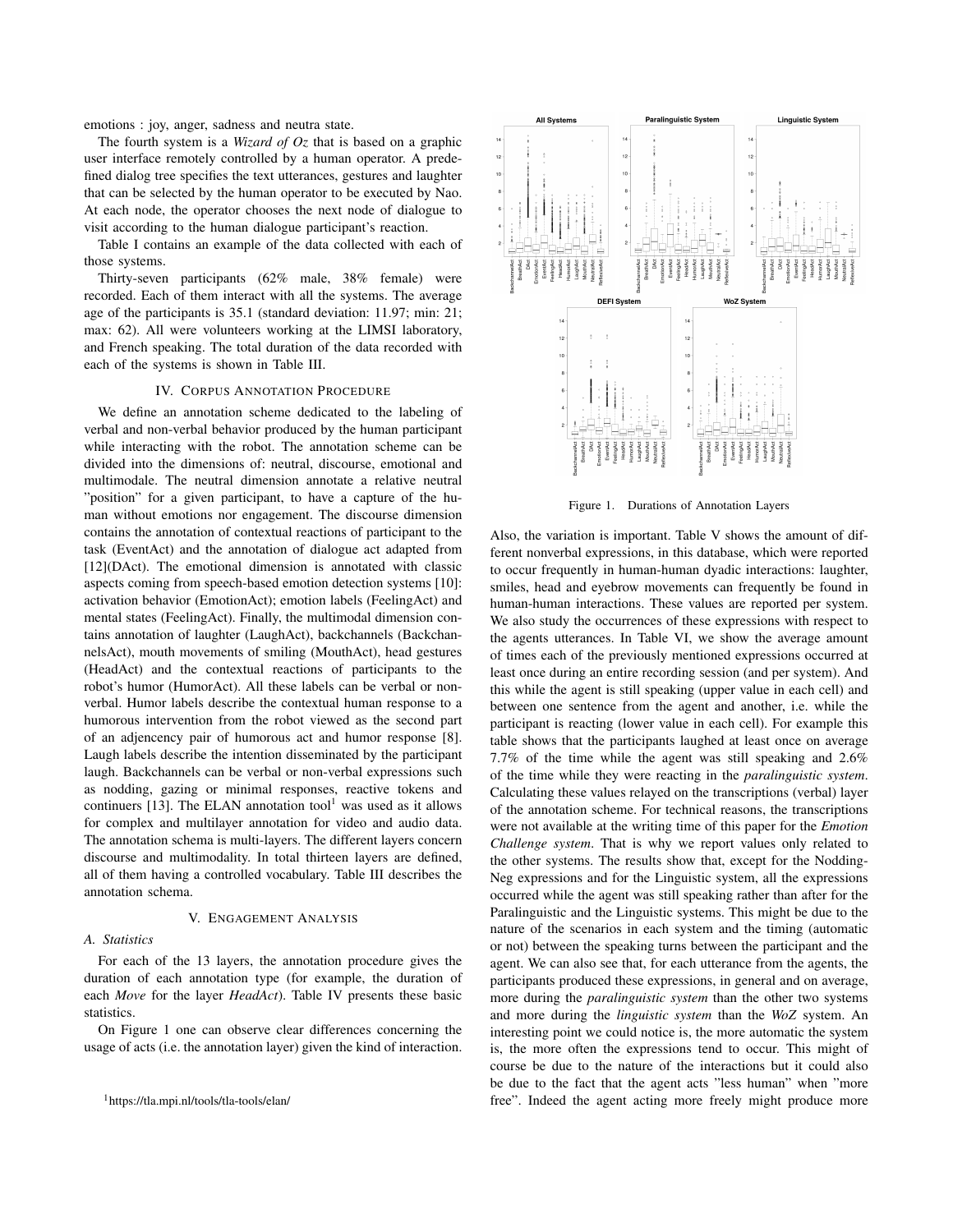|                      | Example                                                                                                                                                                                                                                                                                    |
|----------------------|--------------------------------------------------------------------------------------------------------------------------------------------------------------------------------------------------------------------------------------------------------------------------------------------|
| Paraling. syst.      | S: Tu as l'air triste, je vais te remonter le moral avec une devinette.<br>Comment appelles-t-on un chien sans pattes?<br>U: Bin je sais pas. Chien sans pattes?<br>S: J'ai détécté une réaction négative à ma devinette. La réponse était, on ne l'appelle pas, on va le chercher.        |
| Ling. syst.          | S: Nao:Bonjour ! Je suis Joker, et j'aime bien discuter. J'ai un petit jeu pour toi ! Devine mon plat préféré !<br>H: alors bonjour Joker euh peut-être que ça va être le plat de spaghetti<br>S: Je n'ai jamais gouté ça. Propose moi autre chose !<br>H: euh du riz basmati              |
| Emo. Challenge syst. | S: Je vais maintenant te demander de jouer des émotions afin de tester mes capacités. C'est parti !<br>Parle-moi en ayant l'air joyeux.<br>U: Oh bah là c'est pas difficile hein ! Je suis, je suis plutôt joyeux hein !<br>S: J'ai détécté de la joie. Super, tu as réussi ! On continue. |
| WoZ syst.            | S:Bon, je connais aussi des devinettes laisse-moi t'en raconter une.<br>U: vas-y je t'écoute.<br>S: Comment ramasse-t-on la papaye ?<br>U: Euh avec les mains.<br>S: La réponse était avec une foufourche!<br>U: Elle est bonne. Tu en as d'autres ?                                       |
|                      |                                                                                                                                                                                                                                                                                            |

Table I EXAMPLES COLLECTED WITH DIFFERENT SYSTEMS.

|          | Paraling. Syst.  | Ling. Syst.      | Emo. Challenge Syst. | WoZ Syst.  | Total                          |
|----------|------------------|------------------|----------------------|------------|--------------------------------|
| Duration | $1h$ 30 $min$ 5s | $1h$ $25m$ $20s$ | 1h 42m 27s           | 3h 20m 57s | 7h 58m 50s                     |
| average  | $2min\ 26s$      | 2m 18s           | $2min$ 46s           | 5m25s      | $3m$ 14s                       |
|          | 14s              | 55s              | 32s                  | $1m$ 00s   | 1 <sub>m</sub> 28 <sub>s</sub> |

Table II

DURATION OF THE COLLECTED DATA PER SYSTEMS.  $\sigma$  is the standard deviation.

odd actions from it and thus more nonverbal expressions from the participants.

### *B. Engagement measures*

The reaction to humor, or humor support, is important to show the understanding and appreciation of a joke. It is a way of showing involvement in a discussion. Hay and Bell [14], [15] pointed out that there are many different humor support strategies in verbal or non-verbal behaviour of participants. Using the annotation scheme of humor reactions and all other dimensions allows us to have cues for humor support in the non-verbal behavior. Theses cues are used to find objective metrics to predict the user satisfaction and engagement in the humorous topic.

Furthermore, we analyze the human-robot interaction experiments of JOKER dataset in terms of engagement measurement [16]. There are two distinct experiments in which autonomous and wizard-of-oz (WoZ) setups are used. Engagement measures are extracted for both setups. We take the engagement level of WoZ setup experiments as a gold standard in JOKER dataset. We evaluate the autonomous setup experiments by comparing with the gold standard engagement measurements as in [17].

### *C. Lexical analysis and automatic speech recognition*

Speech collected from the human participants in the different system has been manually transcribed and these transcriptions are a part of the annotations. These transcriptions of human speech contain 10,784 word occurrences of 1,125 different words. In comparison, the robot uses a vocabulary of 516 words for 6,755 word occurrences. The intersection between the vocabulary of humans and the robot vocabulary is made of 378 words, showing that only 33.6% of words uttered by a human were also used by the robot. In addition to these manual transcriptions of human speech, automatic transcriptions will be also added to the JOKER data. The automatic speech recognition used to transcribe these data is based on the Kaldi toolkit, using chain TDNN acoustic models [18] trained on more than 500 hours of speech in French. It is a French variant of the LIUM ASR systems that ranked second during the Multi-Genre Broadcast Challenge 2016 in Arabic [19] and the Multi-Genre Broadcast Challenge 2015 in English [20]. The language model has been trained from data crawled on websites dedicated to cooking, since the linguistic system is based on a culinary challenge while the other systems are also strongly influenced by this topic. Two kinds of text corpora were collected: comments and recipes, which one was used to estimate a single language model respectively  $LM_c$  and  $LM_r$ . Since no specialized data were already available for spoken human/robot interactions with humor before the JOKER project, these crawled text data dedicated to cooking are one of the most close data that we could use. We split the entire French JOKER data into a development corpus (containing  $\frac{1}{3}$  of the data) and a test one (the other  $\frac{2}{3}$ ). By this way, we were able to optimize the value of the linear interpolation of  $LM_c$  and  $LM_r$  on the development data. The final language model contains around 70K words, and the outof-vocabulary rate is 1.49%. On the test data, the perplexity value was 253, which is a high value that indicates the difficulty of the language modeling for this ASR task. The automatic transcriptions will be available very soon, with confidence measures, but also word-lattices and confusion networks, allowing researchers who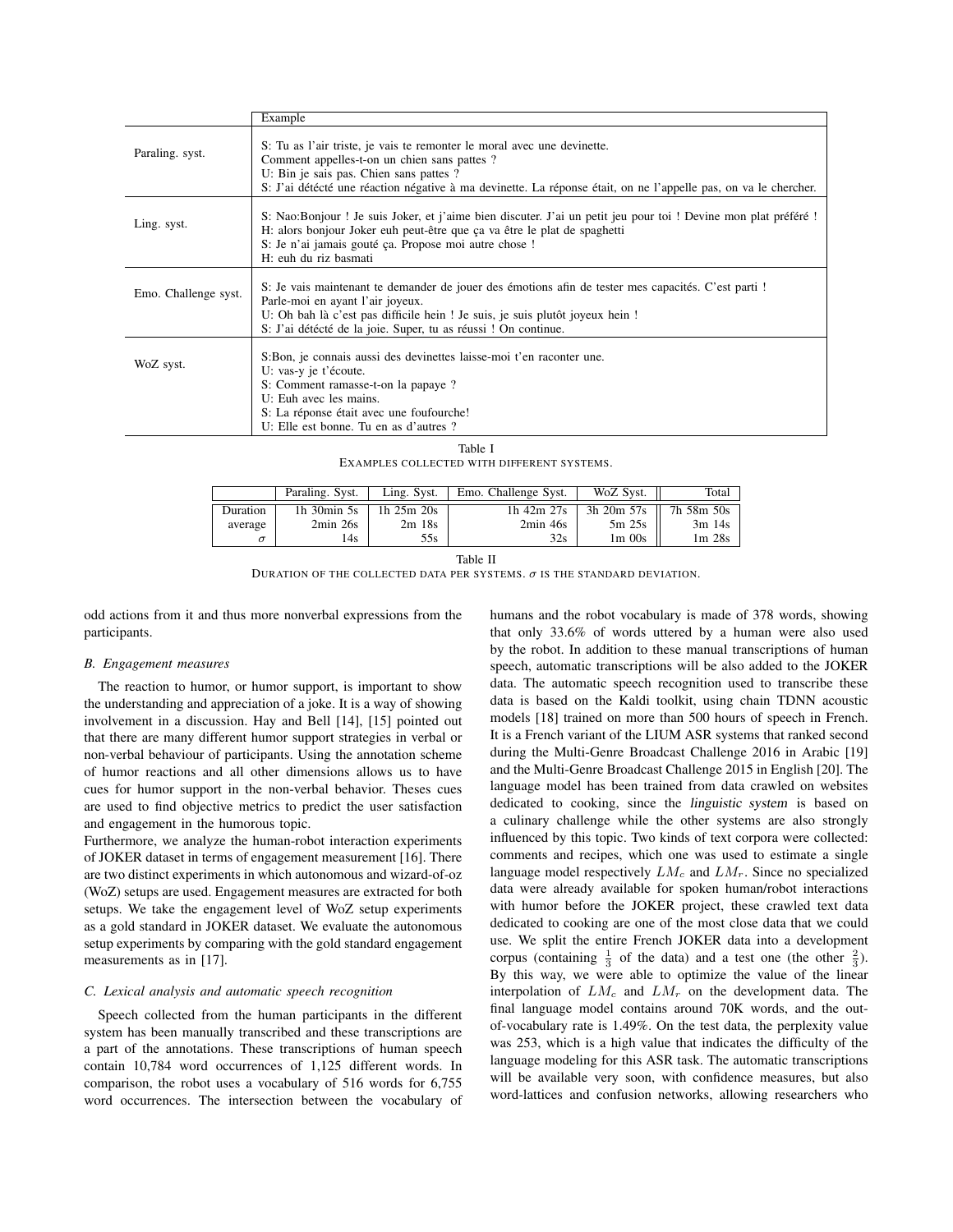| Layer                 | Definition                               | Vocabulary                                             |
|-----------------------|------------------------------------------|--------------------------------------------------------|
| <b>NeutralAct</b>     | Annotate relative neutral                |                                                        |
|                       | "position" for a given participant.      |                                                        |
| <b>DAct</b>           | Annotate all dialog acts related to      | SOM, AutoFeedback, AlloFeedback,                       |
|                       | past utterances.                         | ContactManagement, TimeManagement,                     |
|                       |                                          | Event, TurnManagement, DiscourseSM                     |
| EventAct              | Reactions to the task.                   | CookQuestion, CookIgnore, CookAnswer, JokeNao,         |
|                       |                                          | JokeAnswer, JokeIgnore, Behavior                       |
| HeadAct               | Dedicated to the head's moves            | EyeBrow, Nodding-Neg, Nodding-Pos, Move                |
|                       |                                          |                                                        |
| MouthAct              | Dedicated to the Mouth's moves           | SmileOnPOS, SmileOffPOS, SmileOnNEG, SmileOffNEG       |
| <b>HumorAct</b>       | Annotate the human reaction              | Humor, Like, Dislike, Sarcasm,                         |
|                       | "in context"                             |                                                        |
| EmotionAct            | Notify the engagement of                 | Active, Passive                                        |
|                       | the Human Being in front of Nao          |                                                        |
| FeelingAct            | Notify a strong feeling                  | Surprise-Para, Surprise-Ling, Surprise, Sadness-Para,  |
|                       | or emotion in front of Nao               | Sadness-Ling, Sadness, Joy-Para, Joy-ling, Joy,        |
|                       |                                          | Doubt-Para, Doubt-Ling, Doubt, Angry-para, Angry-Ling, |
|                       |                                          | Angry, Contemp-Para, Contemp-Ling, Contemp, Pride-Para |
|                       |                                          | Pride-Ling, Pride, Disap-Paragraph, Disap-Ling, Disap  |
|                       |                                          | Awar-Para, Awar-Ling, Awar, POS-Ling, POS-Para, POS    |
|                       |                                          | NEG-Ling, NEG-Para, NEG                                |
| LaughtAct             | Annotate laughter from the               | Embarasment, Amused, Sarcastic, Politeness, Relief     |
|                       | Human                                    | Non-Understanding                                      |
| <b>BreathAct</b>      |                                          | BreathPOS, BreathNEG                                   |
| ReflexiveAct          | Annotate all feedbacks of the Human in a | Robot, Pers, Other, Situation                          |
|                       | paralinguistic way.                      |                                                        |
| <b>BackchannelAct</b> | Notify how to maintain                   |                                                        |
|                       | the channel of the attention/engagement. |                                                        |

| Table III                               |
|-----------------------------------------|
| ANNOTATION SCHEMA: A BRIEF DESCRIPTION. |

| <b>Systems</b> | Time.m   | Time.s   |
|----------------|----------|----------|
| Paraling.      | 2.309148 | 1.952638 |
| Ling.          | 1.844974 | 1.278916 |
| <b>DEFI</b>    | 2.132364 | 1.451157 |
| WoZ.           | 1.702166 | 1.268233 |

Table IV

DURATION GIVEN THE CORPUS OF EACH EVENT. TIME.M STANDS FOR THE MEAN DUREATION, TIME.S GIVES THE STANDARD DEVIATION.

| Expressions       | Emo Chal. | Woz. | Ling. | Paraling. |
|-------------------|-----------|------|-------|-----------|
| Laughs            | 115       | 228  | 75    | 98        |
| <b>SmileOnPos</b> | 13        | 13   | 11    | 22        |
| Nodding-Pos       | 59        | 81   | 18    | 42        |
| Nodding-Neg       | 15        | 27   | 11    | 22        |
| Move              | 141       | 137  | 74    | 72        |
| EyeBrow           | 99        | 63   | 37    | 38        |

Table V

NUMBER OF SOME NONVERBAL EXPRESSIONS PER SYSTEM. LAUGHS BEING THE CONCURRENCE OF SMILEONPOS AND BREATHONPOS.

cannot develop their ASR system to deal with different kinds of ASR outputs.

### VI. ACKNOWLEDGMENTS

The described work has been sponsored by ERA-Net CHIST-ERA (http://www.chistera.eu/), the "Agence Nationale pour la Recherche" (ANR, France), the "Fonds National de la Recherche Scientifique" (FNRS, Belgium), the "The Scientific and Technological Research Council of Turkey" (TUBITAK, Turkey, grant number 113E324) and the "Irish Research Council" (IRC, Ireland).

| Expressions         | Woz. | Ling. | Paraling. |
|---------------------|------|-------|-----------|
| Laughs              | 2.4% | 6.9%  | 7.7%      |
|                     | 4.2% | 3.1%  | 2.6%      |
| SmileOnPos (Smiles) | 2.9% | 5%    | 16.1%     |
|                     | 4%   | 3.5%  | 8.13%     |
| Nodding-Pos         | 2%   | 4.6%  | 10.3%     |
|                     | 3.4% | 1.5%  | 3.7%      |
| Nodding-Neg         | 0.2% | 0.3%  | 3.6%      |
|                     | 0.8% | 1.9%  | 2.7%      |
| Move                | 3.3% | 9.15% | 15.8%     |
|                     | 5.9% | 8.4%  | 7.5%      |
| EyeBrow             | 1.6% | 4%    | 8.5%      |
|                     | 2.7% | 2.4%  | 3.3%      |

### Table VI

AVERAGE PERCENTAGE OF TIME, NONVERBAL EXPRESSIONS OCCURRED AT LEAST ONCE PER RECORDING SESSION. IN EACH CELL, UPPER VALUE SHOWS THE OCCURRENCES WHILE THE AGENT IS STILL TALKING AND THE LOWER ONE WHILE THE PARTICIPANT IS REACTING.

### **REFERENCES**

- [1] L. Devillers, S. Rosset, G. Dubuisson Duplessis, M. A. Sehili, L. Béchade, A. Delaborde, C. Gossart, V. Letard, F. Yang, Y. Yemez, B. B. Türker, M. Sezgin, K. El Haddad, S. Dupont, D. Luzzati, Y. Estève, E. Gilmartin, and C. Nick, "Multimodal data collection of human-robot humorous interactions in the joker project," in *ACII*, Xi'an, China, September 2015.
- [2] C. L. Sidner, C. Lee, C. D. Kidd, N. Lesh, and C. Rich, "Explorations in engagement for humans and robots," *Artificial Intelligence*, vol. 166, no. 1, pp. 140–164, 2005.
- [3] C. Rich and C. L. Sidner, "Collaborative discourse, engagement and always-on relational agents." in *AAAI Fall Symposium: Dialog with Robots*, 2010.